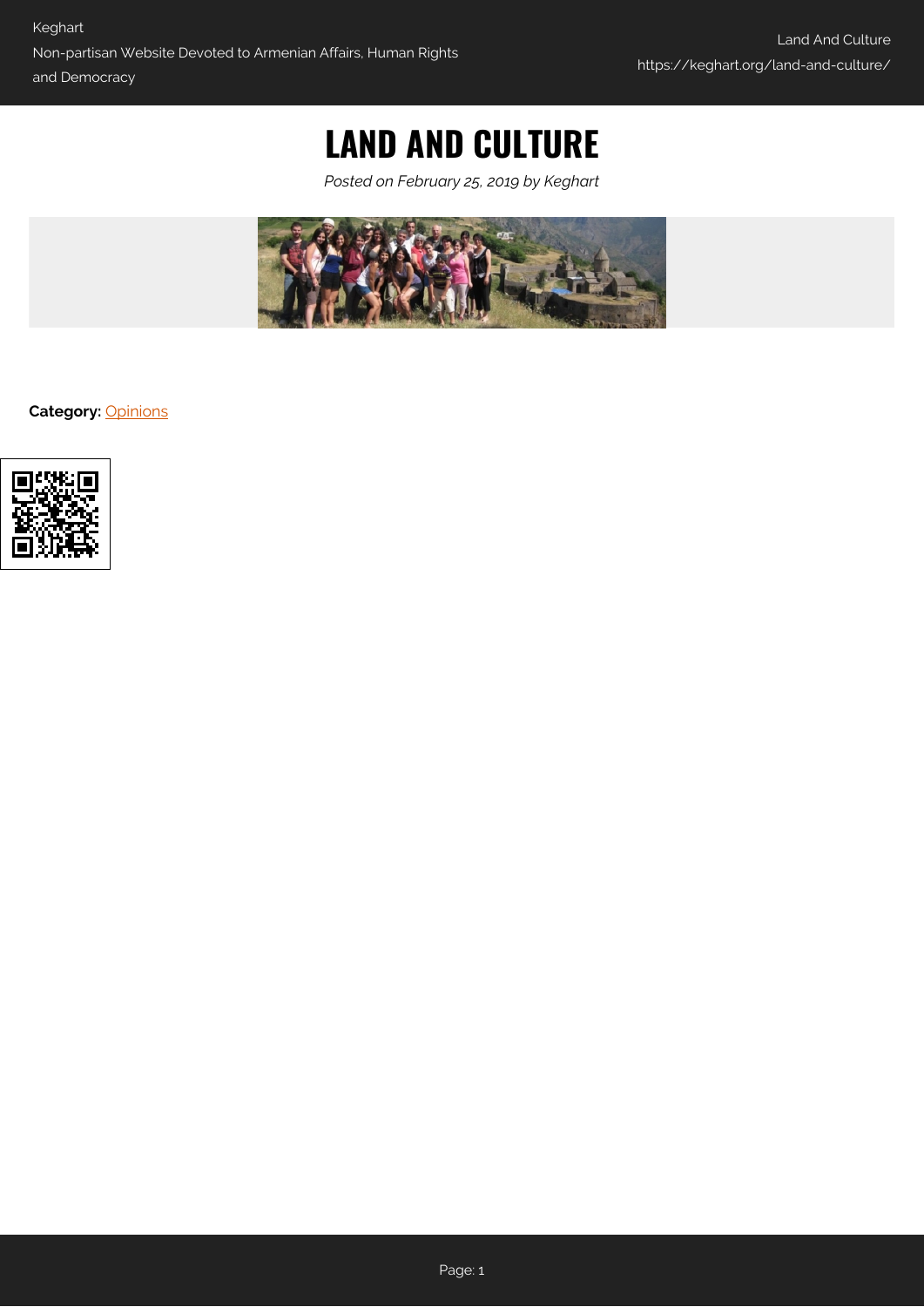Keghart Non-partisan Website Devoted to Armenian Affairs, Human Rights and Democracy

## **February 2019**

*We are accustomed to Tekeyan, Nor Serount, Hamazkayin and several other associations which work tirelessly to preserve the Armenian heritage through cultural activities. Over the past decades several others have taken root, each bringing a unique approach of how to accomplish a much needed task. One such entity is "[Land and Culture Organization](http://lcousa.org/about-lco/our-vision)" (Երկիր Եւ Մշակոյթ, Terre et Culture). Let them present themselves in their own words. No solicitation was made to present this piece to Keghart.com readers*. Ed.

# $\pmb{\times}$

## **Our Vision**

The Land and Culture Organization (LCO) is a grassroots organization founded in France in 1977. Its American affiliate was incorporated in 1987 as a non-profit organization. It was born on the premise that Diasporan Armenians not only have a moral responsibility to preserve their ancient culture and heritage, but that they must also take an active role by physically working on the lands of their ancestors. Since 1977, the LCO has organized summer campaigns whereby volunteers from around the world and Armenia can come to work on their ancestral lands. They come to give their time, talents, energies, and resources. In return, they gain the knowledge that they have not taken the heritage given to them by their ancestors for granted but have ensured its continuation for the next generation to come.

## **February 2019**

*We are accustomed to Tekeyan, Nor Serount, Hamazkayin and several other associations which work tirelessly to preserve the Armenian heritage through cultural activities. Over the past decades several others have taken root, each bringing a unique approach of how to accomplish a much needed task. One such entity is "[Land and Culture Organization](http://lcousa.org/about-lco/our-vision)" (Երկիր Եւ Մշակոյթ, Terre et Culture). Let them present themselves in their own words. No solicitation was made to present this piece to Keghart.com readers*. Ed.

#### $\pmb{\times}$

# **Our Vision**

The Land and Culture Organization (LCO) is a grassroots organization founded in France in 1977. Its American affiliate was incorporated in 1987 as a non-profit organization. It was born on the premise that Diasporan Armenians not only have a moral responsibility to preserve their ancient culture and heritage, but that they must also take an active role by physically working on the lands of their ancestors. Since 1977, the LCO has organized summer campaigns whereby volunteers from around the world and Armenia can come to work on their ancestral lands. They come to give their time, talents, energies, and resources. In return, they gain the knowledge that they have not taken the